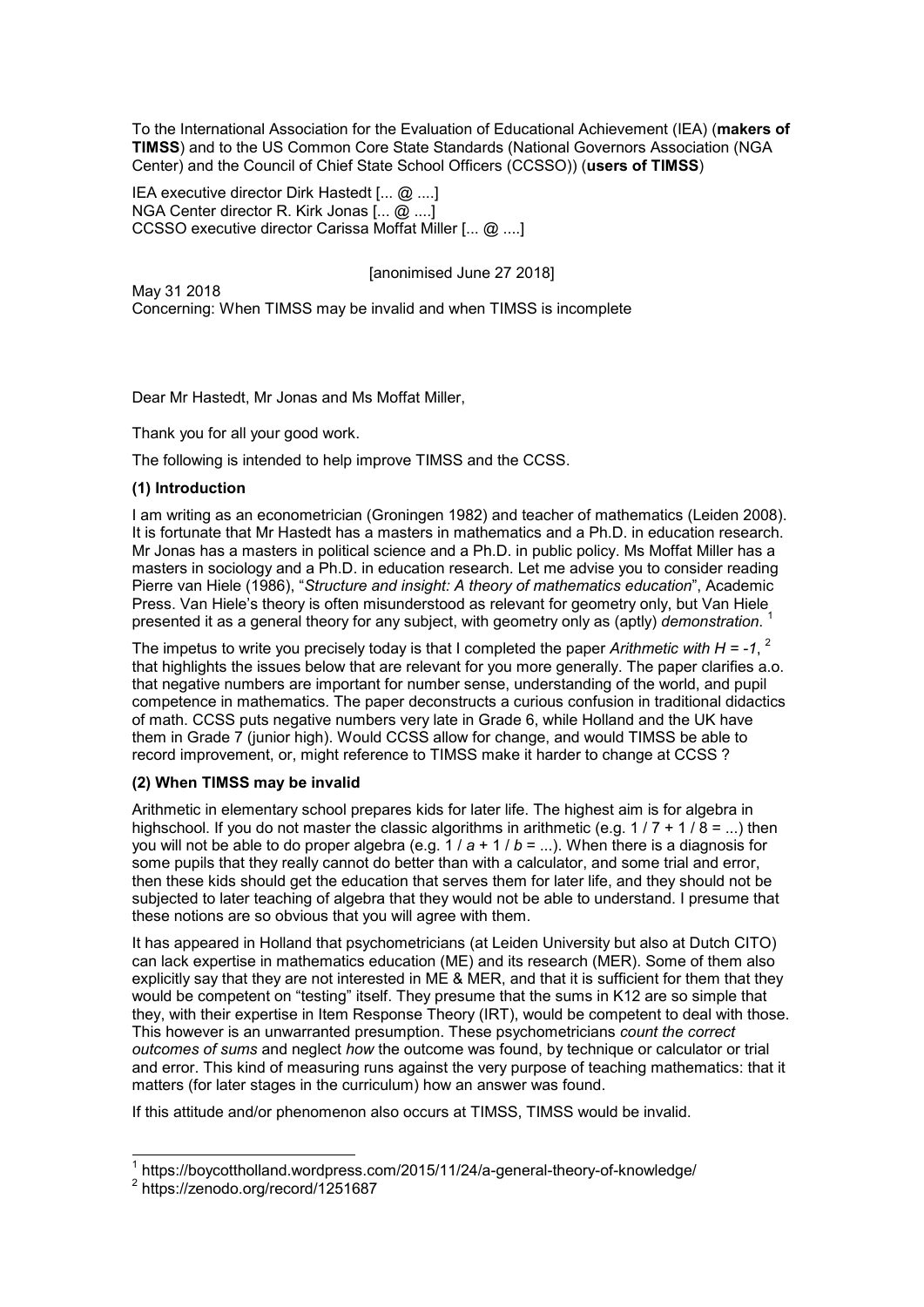Around 1970 there was a "math war"  $^3$  w.r.t. what was called the "New Math".  $^4$  Hans Freudenthal and later the Freudenthal Institute at Utrecht University advocated an approach to didactics of mathematics, baptised as "realistic mathematics education" (RME), and likely also known in the USA as "reform math", that indeed allows for such trial and error and the use of the calculator. But trial and error and the use of the calculator are not the way to do algebra in highschool. Proper testing should expose RME as inferior for such purpose. The Freudenthal Institute should be abolished as unscientific, and motivated by ideology, like homeopathy.

However, there now is the "perfect storm", that invalid testing by the psychometricians allows this teaching philosophy to survive. Currently, Holland features somewhat high in TIMSS because many kids use trial and error and the calculator, but universities set up remedial teaching since students are lacking in technique. Given this criticism, the KNAW / Royal Dutch Academy of Sciences in 2009 supported a report on arithmetic education.<sup>5</sup> The committee was dominated by mathematicians without a background in empirics or K12 itself, and they relied upon psychometricians to provide for "the empirics". Their report is invalid, for above reason.

The issue might be rephrased in this manner: whether the test criterion is the *correct outcome* for some types of sums or whether proper tests should be developed to measure student competence in technique. This rephrasing however would change the subject. The latter namely should be obvious, see the first paragraph in this section. Highschool teachers grade exams by checking on technique. The true problem is that psychometrians are lacking in compentence on ME & MER and that they don't care about this.

This "perfect storm" may somewhat be rephrased in the following manner: That RME has succeeded in advocating that "sums with context" would provide an excuse for allowing the use of a calculator. Pierre van Hiele developed the theory that context would be important for the early levels of insight, but he also pointed to the need of abstraction for advancement. Basically, the methods (technique & algebra / trial and error / calculator) and the situations (context / no context) are independent of each other. It is only a confusion by RME to suggest that a context justifies the use of a calculator. It is true that education should also involve the use of the calculator, including when there are awkward numbers, but we should make sure that its use does not prevent the learning of technique required for later algebra (when you might avoid such awkward numbers). In this view on the issue, it are advocates of RME who have dominated with their confusion that context justifies the calculator, with the decision to include such sums in the tests, such that the psychometricians are not primarily responsible. The problem remains that the psychometricians support something that they do not understand, and that they are instrumental in tests that fail to expose an inferior didactics of mathematics.

There is a huge scandal here in Holland, with an experiment on kids in elementary school without the proper protocol on experimentation on human beings. A teaching method was introduced that allowed trial and error and the use of the calculator, and it survived in psychometric testing because those tests are invalid. Psychometricians neglect critique on their  $\dot{}$ failure. This constitutes a breach of scientific integrity.  $^6$  My reason to write you (the reason, and not the impetus above) is that the Dutch system on Research Integrity apparently is failing as well. Leiden University regards this issue as a "scientific dispute". KNAW, supervising itself on research integrity, allows this to happen. We live in a "knowledge society" but the safeguards on what "knowledge" is are underdeveloped. Research integrity however requires scientists to correct an error when it is clarified to them, and to first study a field before meddling with it.

#### **(3) When TIMSS is incomplete**

In ME & MER there is a distinction between (i) those who regard K12 "mathematics" as given (tradition) and who only look for better ways of teaching tradition, and (ii) those (me) who hold that mathematics would be clear in itself, so that problems in didactics are caused by the empirical fact that tradition is not clear but rather crooked. Improvement of didactics is another term for that mathematics education must be re-engineered.

Mathematics may have a reputation of being clear but the reality is that it has come about in a process of 5000 years of, indeed, trial and error. A critical mind will find a paradise for improving

 3 https://en.wikipedia.org/wiki/Math\_wars

<sup>4</sup> https://en.wikipedia.org/wiki/New\_Math

<sup>5</sup> https://www.knaw.nl/nl/actueel/publicaties/rekenonderwijs-op-de-basisschool

 $^6$  http://thomascool.eu/Papers/Math/CWI-Leiden/2016-09-30-Letter-to-CWI-anonimised.pdf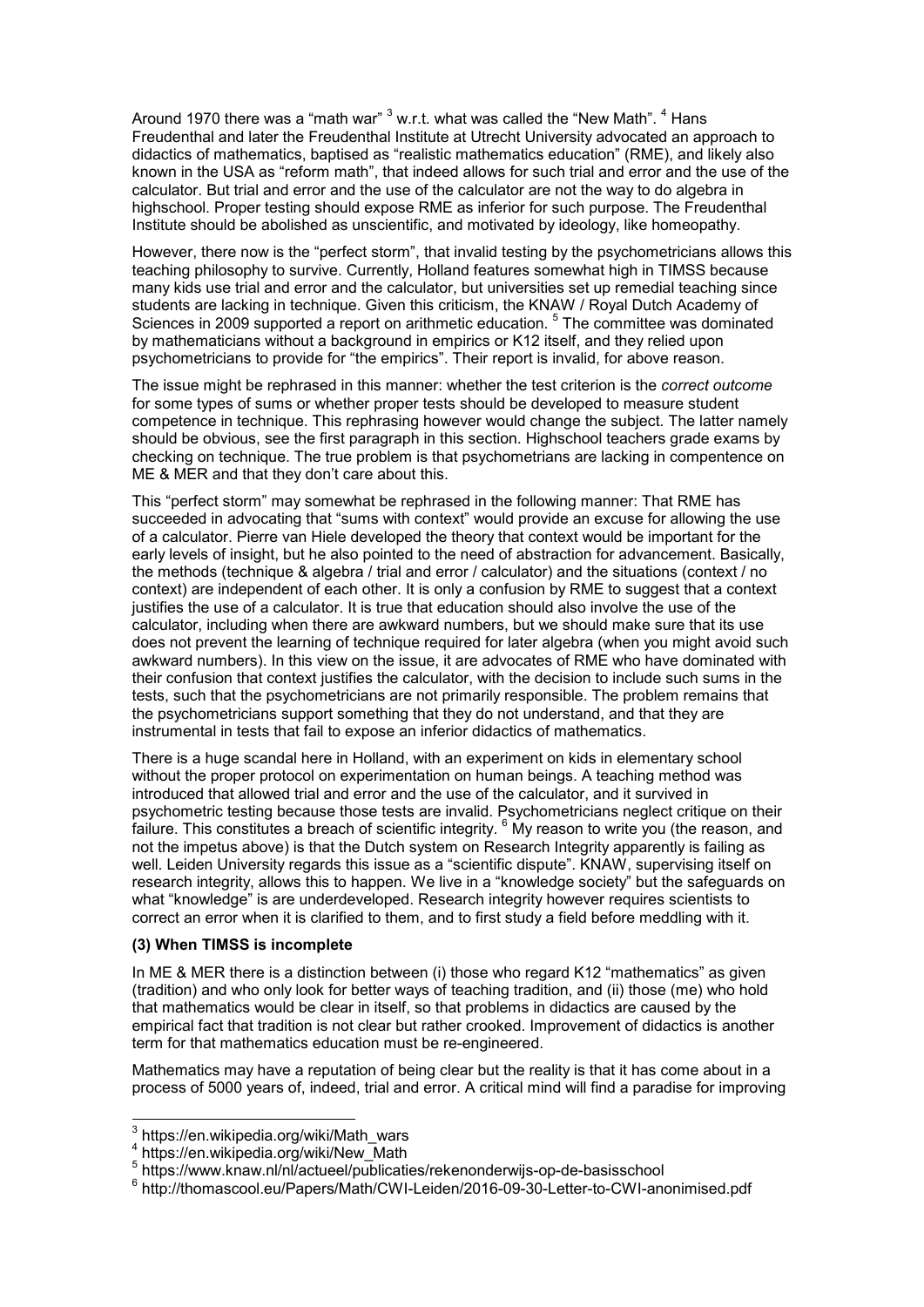didactics (re-engineering of mathematics education). A main criterion is that we must remain *practical.* What could be handled by the system of standards, teacher training, and so on ? Would IEA and CCSS e.g. support a new ISO standard on the pronunciation of integers  $2^7$ 

Perhaps the matter might be rephrased in this manner: What does TIMSS want to measure: whether kids learn the current crooked "mathematics" or whether they learn mathematics ? However, this opens the can of worms who decides what math would be, with presumably a key role for mathematicians themselves who are blind to the empirics of didactics. However, it is proper to look at this way: When TIMSS encodes current tradition in concrete, so that countries with a low score try to copy the higher-up countries, and when TIMSS does not allow for improvement beyond this, then TIMSS indeed turns current tradition into a prison, on the assumption that the last 5000 years of history indeed would have created a perfect mathematics.

Let me invite you again to read the paper mentioned above on arithmetic with *H* = -1 on the treatment of negative numbers and rational numbers in elementary school. <sup>8</sup> This deconstructs some misconceptions amongst teachers and educators in elementary school. Apparently mathematicians have been so focused on their abstract theories since John Wallis in 1673 that they could not understand those misconceptions by teachers and educators in elementary school. (I am open for better explanations.) Subsequently, CCSS give standards that put fractions first and that postpone negative numbers to Grade 6. However, this curriculum appears to be based upon a confusion, and, apparently, deliberate efforts to eliminate contradictory evidence from discussion. Read the paper and wonder how this ever could have happened.

Well, the likely explanation is: Within this group (i) above, who take tradition as given, there are (i-a) mathematicians without a background in didactics and empirical research, who mistake mathematics education for mathematics itself, and (i-b) pedagogues without a background in mathematics (who might hold that a calculator does a goed job for daily life). The latter implies that these pedagogues have no access to empirical methods that use techniques based in mathematics and statistics. There might be (i-c) mathematically competent people who employ empirical techniques, like those psychometricians, but still within said tradition. The latter means that they have not been trained on proper empirics, since proper *observation* of mathematics education leads to (ii) with its rejection of tradition. Researchers who are more competent on statistics may also have agendas of their own, like those psychometricians.

CCSS states with a reference to also TIMSS: "Fact: The mathematical progressions presented in the Common Core State Standards are coherent and based on evidence." <sup>9</sup> But, this "evidence" is based upon input that has been generated by the very tradition that ought to be tested. You will only find what you put in there before. CCSS thus sets up a circular argument.

In answer to this, TIMSS and CCSS should better allow for a decent degree of experimentation at the frontier of innovation and re-engineering of mathematics education. TIMSS might say that countries are free to experiment and that TIMSS will duly record the results. I doubt whether such response would really fit IEA. IEA started with the assumption that countries could learn from each other, but the focus now shifts from *countries* to *factors* that drive success. One of the factors for future success will be proper experimentation at the frontier. Subsequent improvements in countries could be traced to the adoption of methods that appeared successful at the frontier. TIMSS might hold that it looks at *current* and not *future* success: "(...) to investigate how the participating countries are providing educational opportunities in mathematics and science to students, and the factors related to how students are using these opportunities". However, also a *current* success *now* might be explained by investments in experiments in the past. Also, some of the opportunities provided to students are the very experiments at the frontier, that allow some students to escape from the shackles of tradition.

This warrants the statement: TIMSS would be incomplete.

TIMSS needs a frontier for redesign of mathematics education and its research.

 $\overline{a}$ 

 $\frac{7}{1}$ https://doi.org/10.5281/zenodo.774866

<sup>8</sup> https://zenodo.org/record/1251687

<sup>9</sup> http://www.corestandards.org/about-the-standards/myths-vs-facts/